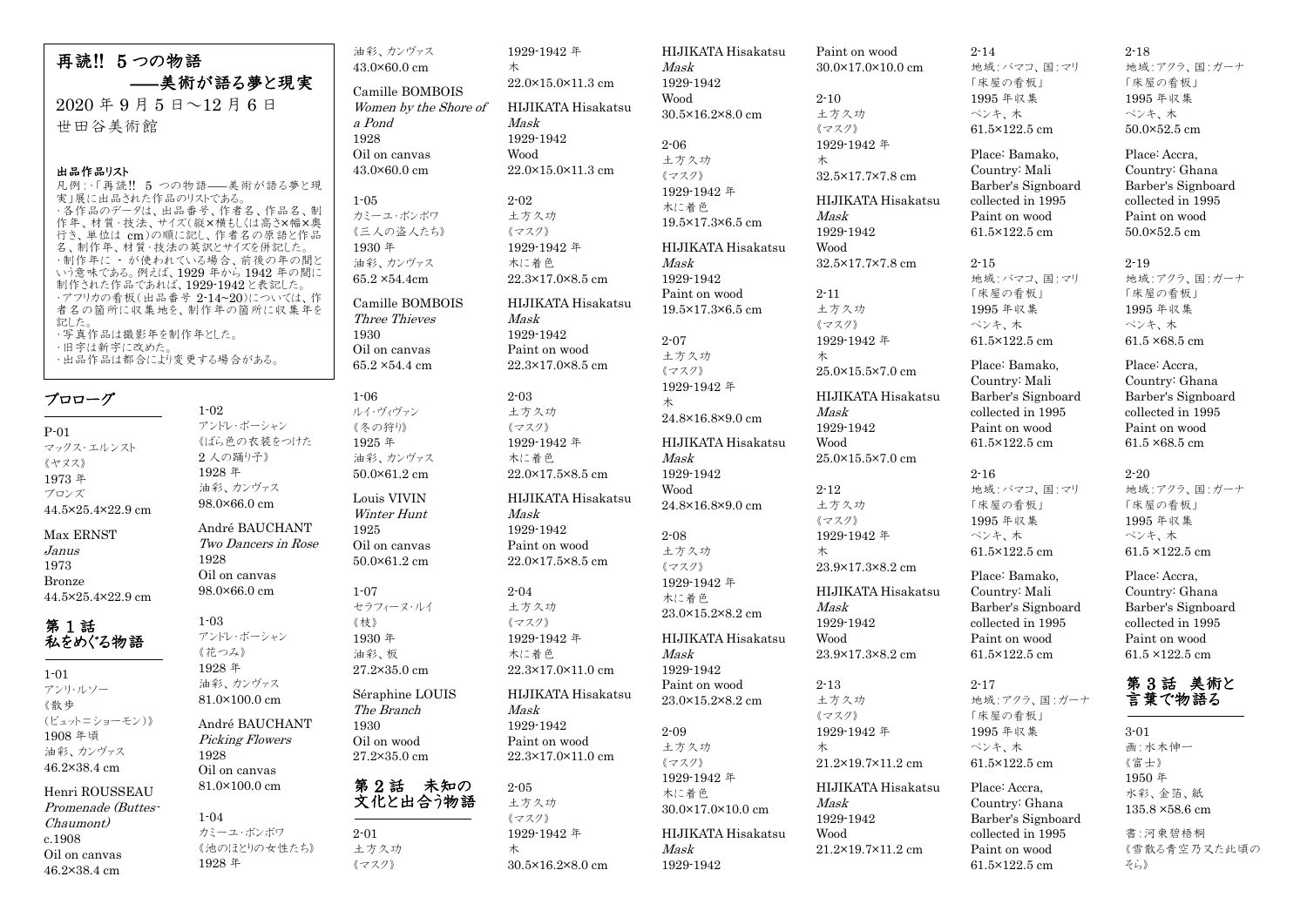| 1907-1937 年             | 1932 年                            | $61.0 \times 14.0 \times 14.0$ cm | mâché and fabric                      | Water color on papier-            | Cotton cloth                | $3 - 23$                | whose bodies are only   |
|-------------------------|-----------------------------------|-----------------------------------|---------------------------------------|-----------------------------------|-----------------------------|-------------------------|-------------------------|
| 墨、金箔、紙                  | 水彩、墨、紙                            |                                   | 44.0 × 12.5 × 12.5 cm                 | mâché and fabric                  | 354.0 ×62.0 cm              | オディロン・ルドン               | <i>images.</i>          |
| $135.8 \times 57.4$ cm  | $33.4 \times 24.2 \times 4.0$ cm  | $3 - 07$                          |                                       | $48.5 \times 19.0 \times 19.0$ cm |                             | 『ギュスターヴ・フロベール           | $17.5 \times 12.5$ cm   |
|                         |                                   | 柚木沙弥郎                             | $3 - 11$                              |                                   | $3 - 19$                    | に』(『聖アントワーヌの誘           |                         |
| il.: MIZUKI Shin' ichi  | il.: MIZUKI Shin'ichi,            | 《町の人々》                            | 柚木沙弥郎                                 | $3 - 15$                          | 柚木沙弥郎                       | 惑』第二集)                  | V. スフィンクス: 私の           |
| Mt. Fuji                | ca.: KAWAHIGASHI                  | 2004年                             | 《町の人々》                                | 柚木沙弥郎                             | 《半玉》                        | 1889年                   | まなざしは何物にもそらされる          |
| 1950                    | Hekigoto                          | 水彩、紙粘土、布                          | 2004年                                 | 《町の人々》                            | 2009 年                      | リトグラフ、紙(シン・アプリ          | ことなく、万象の彼方、近づ           |
| Water color and gold    | Hekisui cho: Record of            | $58.0 \times 17.5 \times 17.5$ cm | 水彩、紙粘土、布                              | 2004年                             | 綿                           | $\mathcal{T}$ )         | きえない地平のはてにじっと           |
| leaf on paper           | Journey to Hot Spring             |                                   | $54.0$ $\times 25.0$ $\times 25.0$ cm | 水彩、紙粘土、布                          | 348.0 ×59.0 cm              |                         | 向けられたままでいるのだ。           |
| 135.8 ×58.6 cm          | in the Joshu Region               | YUNOKI Samiro                     |                                       | 49.5 ×12.0 ×12.0 cm               |                             | Odilon REDON            | キマイラ:私はね、軽々とし           |
|                         | 1932                              | People in the Town                | YUNOKI Samiro                         |                                   | YUNOKI Samiro               | To Gustave Flaubert     | て陽気だよ!                  |
| ca.: KAWAHIGASHI        | Chinese ink and water             | 2004                              | People in the Town                    | YUNOKI Samiro                     | <b>Half</b> Circles         | (The Temptation of      |                         |
| Hekigoto                | color on paper                    | Water color on papier-            | 2004                                  | People in the Town                | 2009                        | Saint Anthony, second   | V. The Sphinx: $.My$    |
| These days snow often   | 33.4 × 24.2 × 4.0 cm              | mâché and fabric                  | Water color on papier-                | 2004                              | Cotton cloth                | series)                 | gaze that cannot be     |
| falls under blue skies. |                                   | 58.0 ×17.5 ×17.5 cm               | mâché and fabric                      | Water color on papier-            | 348.0×59.0 cm               | 1889                    | distracted stays tense  |
| 1907-1937               | $3 - 04$                          |                                   | $54.0 \times 25.0 \times 25.0$ cm     | mâché and fabric                  |                             | Lithograph on paper     | through the things      |
| Chinese ink and gold    | 柚木沙弥郎                             | $3 - 08$                          |                                       | $49.5 \times 12.0 \times 12.0$ cm | $3-20$                      | (chine appliqué)        | above an inaccessible   |
| leaf on paper           | 《町の人々》                            | 柚木沙弥郎                             | $3 - 12$                              |                                   | 柚木沙弥郎                       |                         | horizon.                |
| 135.8 ×57.4 cm          |                                   |                                   | 柚木沙弥郎                                 |                                   |                             | 扉絵                      | The Chimera: I am       |
|                         | 2004年                             | 《町の人々》                            |                                       | $3 - 16$                          | 《格子》                        |                         | light and joyous!       |
| $3 - 02$                | 水彩、紙粘土、布                          | 2004年                             | 《町の人々》                                | 柚木沙弥郎                             | 2009年                       | Title page              | 28.5 ×20.4 cm           |
| 画:水木伸一                  | $45.0 \times 19.0 \times 19.0$ cm | 水彩、紙粘土、布                          | 2004年                                 | 《町の人々》                            | 綿                           | 28.1 × 20.3 cm          |                         |
| 《山村の秋》                  | YUNOKI Samiro                     | 56.5 ×13.5 ×13.5 cm               | 水彩、紙粘土、布                              | 2004年                             | $346.0 \times 61.0$ cm      |                         | VI . スキヤポデス: 頭をで        |
| 1953年                   | People in the Town                | YUNOKI Samiro                     | $58.5 \times 22.0 \times 22.0$ cm     | 水彩、紙粘土、布                          | YUNOKI Samiro               | Ⅰ. 聖アントワーヌ:             | さるだけ低くすること、それが          |
| 水彩、紙                    |                                   | People in the Town                | YUNOKI Samiro                         | $55.0 \times 15.0 \times 15.0$ cm |                             | その顔を覆い隠す長               | 幸福の秘訣だ!                 |
|                         | 2004                              |                                   |                                       |                                   | Cross Stripes               | い髪の毛を透かし見た時、            | VI. The Sciapodes: The  |
| $134.5 \times 55.6$ cm  | Water color on papier-            | 2004                              | People in the Town                    | YUNOKI Samiro                     | 2009                        | 私はそれがアンモナリヤだと           | head as low as possible |
| 書:河東碧梧桐                 | mâché and fabric                  | Water color on papier-            | 2004                                  | People in the Town                | Cotton cloth                | 思い込んだのだ                 | that is the secret of   |
| 《樫乃中の紅葉吹き揺る             | $45.0 \times 19.0 \times 19.0$ cm | mâché and fabric                  | Water color on papier-                | $\,2004\,$                        | 346.0 ×61.0 cm              | I. Saint Anthony        |                         |
| 夕栄えて来る》                 |                                   | $56.5 \times 13.5 \times 13.5$ cm | mâché and fabric                      | Water color on papier-            |                             | Beneath her long hair,  | happiness!              |
| 1907-1937 年             | $3 - 05$                          |                                   | 58.5 ×22.0 ×22.0 cm                   | mâché and fabric                  | $3 - 21$                    | which covered her face. | 27.7 × 21.3 cm          |
| 墨、紙                     | 柚木沙弥郎                             | $3 - 09$                          |                                       | $55.0 \times 15.0 \times 15.0$ cm | 柚木沙弥郎                       | I thought I recognized  |                         |
|                         | 《町の人々》                            | 柚木沙弥郎                             | $3 - 13$                              |                                   | 《だんだら》                      | Ammonaria               | $3 - 24$                |
| 134.4 ×55.4 cm          | 2004年                             | 《町の人々》                            | 柚木沙弥郎                                 | $3 - 17$                          | 2009年                       | 28.7 × 23.2 cm          | 駒井哲郎                    |
| il.: MIZUKI Shin' ichi  | 水彩、紙粘土、布                          | 2004年                             | 《町の人々》                                | 柚木沙弥郎                             | 綿                           |                         | 《手(la mains)》           |
| Mountain Village in     | $52.0 \times 17.0 \times 17.0$ cm | 水彩、紙粘土、布                          | 2004年                                 | 《点線》                              | $360.0 \times 60.0$ cm      |                         | 1960 年                  |
| Autumn                  |                                   | 71.0 ×18.0 ×18.0 cm               | 水彩、紙粘土、布                              | 2009年                             |                             | Ⅱ 血の色をした細長              | リフトグランド・エッチング、ア         |
| 1953                    | YUNOKI Samiro                     |                                   | $55.5 \times 17.0 \times 17.0$ cm     | 綿                                 | YUNOKI Samiro               | い蛹                      | クアチント、エッチング、紙           |
|                         | People in the Town                | YUNOKI Samiro                     |                                       | 346.0 ×60.0 cm                    | Horizontal Stripes          | II. A long chrysalis,   | 23.1×36.0 cm            |
| Water color on paper    | 2004                              | People in the Town                | YUNOKI Samiro                         |                                   | 2009                        | the color of blood      |                         |
| $134.5 \times 55.6$ cm  | Water color on papier-            | 2004                              | People in the Town                    | YUNOKI Samiro                     | Cotton cloth                | $21.9 \times 19.0$ cm   | <b>KOMAI</b> Tetsuro    |
| ca.: KAWAHIGASHI        | mâché and fabric                  | Water color on papier-            | 2004                                  | <b>Dotted Lines</b>               | $360.0 \times 60.0$ cm      |                         | The Hand                |
| Hekigoto                | $52.0 \times 17.0 \times 17.0$ cm | mâché and fabric                  | Water color on papier-                | 2009                              |                             | Ⅲ. 死神:私の皮肉にはど           | 1960                    |
| Red leaves sway in a    |                                   | $71.0 \times 18.0 \times 18.0$ cm | mâché and fabric                      | Cotton cloth                      | $3 - 22$                    | んな皮肉もかないやしな             | Lift-ground etching,    |
| forest of oaks as the   | $3 - 06$                          |                                   | $55.5 \times 17.0 \times 17.0$ cm     | $346.0 \times 60.0$ cm            | 柚木沙弥郎                       | $\vee$ 1                | aquatint, etching on    |
|                         | 柚木沙弥郎                             | $3 - 10$                          |                                       |                                   | 《赤の縦縞》                      | III. Death: My irony    | paper                   |
| sun sets.               | 《町の人々》                            | 柚木沙弥郎                             | $3 - 14$                              | $3 - 18$                          | $2009$ 年                    | surpasses all other!    | 23.1 ×36.0 cm           |
| 1907-1937               | 2004年                             | 《町の人々》                            | 柚木沙弥郎                                 | 柚木沙弥郎                             | 綿                           | 26.0 ×19.7 cm           |                         |
| Chinese ink on paper    | 水彩、紙粘土、布                          | 2004 年                            | 《町の人々》                                | 《うねり》                             | 354.0 ×60.0 cm              |                         | $3-25$                  |
| 134.4 ×55.4 cm          |                                   |                                   | 2004 年                                |                                   |                             | IV. 聖アントワーヌ: どこか        | 駒井哲郎                    |
|                         | $61.0 \times 14.0 \times 14.0$ cm | 水彩、紙粘土、布                          |                                       | $2009~\mathrm{\AA}$               | YUNOKI Samiro               | に始原的な形象があるはず            | 《鳥の静物                   |
| $3-03$                  | YUNOKI Samiro                     | 44.0 × 12.5 × 12.5 cm             | 水彩、紙粘土、布                              | 綿                                 | <b>Red Vertical Stripes</b> | だ。その身体は映像にすぎ            | (死んだ鳥の静物)》              |
| 画:水木伸一、                 | People in the Town                | YUNOKI Samiro                     | $48.5 \times 19.0 \times 19.0$ cm     | 354.0 ×62.0 cm                    | 2009                        | ないのだ。                   |                         |
| 書:河東碧梧桐                 | 2004                              | People in the Town                | YUNOKI Samiro                         | YUNOKI Samiro                     | Cotton cloth                |                         | 1962年                   |
| 《碧水帖 上州ぬる湯の             | Water color on papier-            | 2004                              | People in the Town                    | <i>Winding Line</i>               | 354.0 ×60.0 cm              | IV. Saint Anthony: He   | エッチング、リフトグランド・          |
| 記》                      | mâché and fabric                  | Water color on papier-            | 2004                                  | 2009                              |                             | has to share the        | エッチング、アクアチント、紙          |
|                         |                                   |                                   |                                       |                                   |                             | primordial figures      | 33.3 ×42.0 cm           |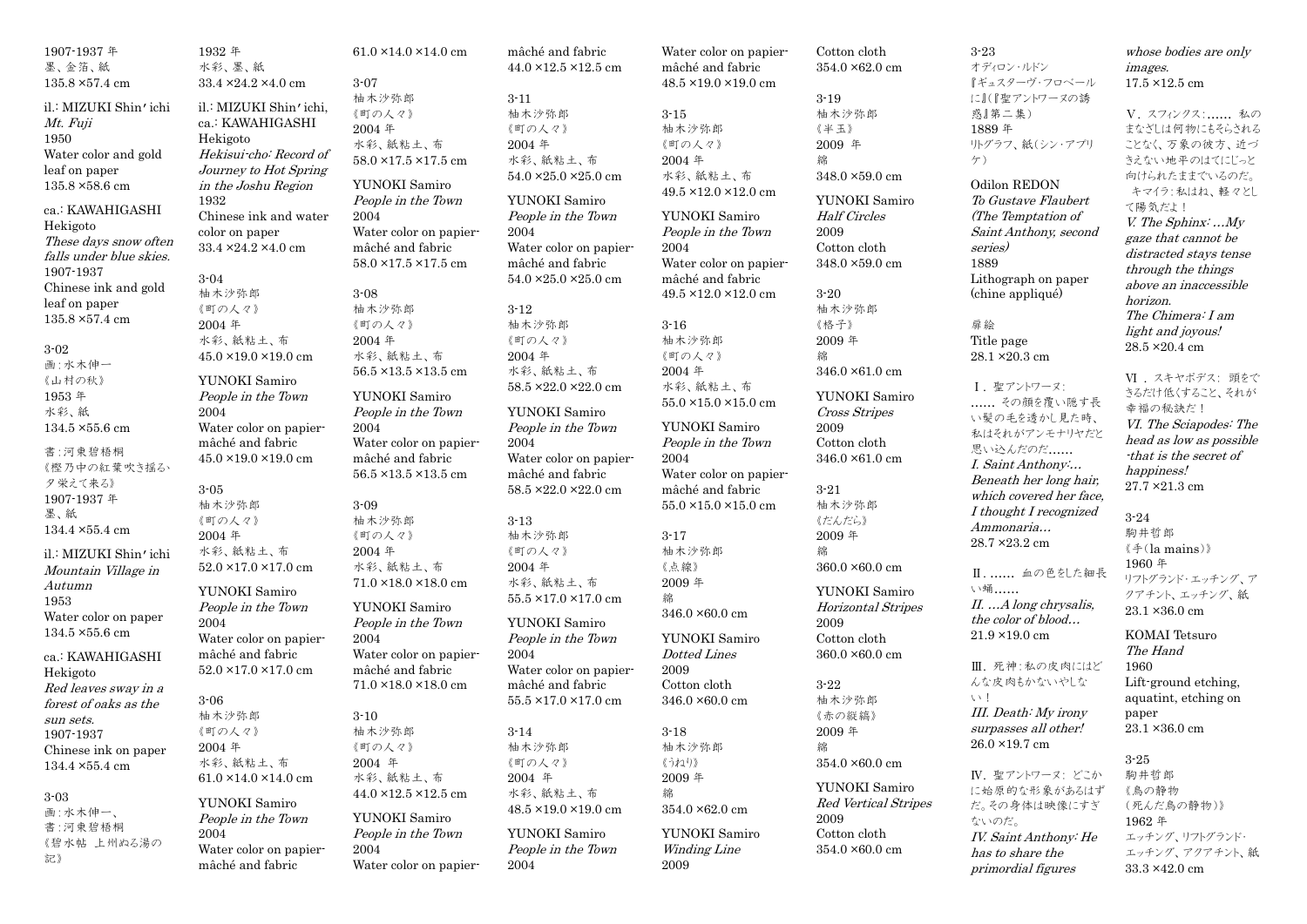KOMAI Tetsuro Still Life of a Bird (Still Life of a Dead Bird) 1962 Etching, lift-ground etching, aquatint on paper 33.3 ×42.0 cm 3-26

駒井哲郎 《鏡》 1962 年 リフトグランド・エッチング、ア クアチント、エッチング、エン グレーヴィング、エンボス、紙 33.6 ×42.4 cm

KOMAI Tetsuro Mirror 1962 Lift-ground etching, aquatint, etching, engraving, emboss on paper 33.6 ×42.4 cm

```
3-27
駒井哲郎
《poisson ou poison
(魚または毒)》
1962 年
エッチング、紙
26.0 ×36.1 cm
```
KOMAI Tetsuro Fish or Poison 1962 Etching on paper 26.0 ×36.1 cm

3-28 駒井哲郎 《貝(Coquillage)》 1962 年 サンドペーパーによるエッチ ング、エッチング、ドライポイン ト、紙 26.0 ×39.7 cm KOMAI Tetsuro Shell 1962 Etching with sandpaper, etching,

drypoint on paper 26.0 ×39.7 cm 3-29 駒井哲郎 《からみあい》 1963 年 リフトグランド・エッチング、ア クアチント、エンボス、紙 30.3 ×42.1 cm KOMAI Tetsuro **Entanglements** 1963 Lift-ground etching, aquatint, emboss on paper 30.3 ×42.1 cm 挿話 暮らしの姿 ep-01 桑原甲子雄 《浅草公園仲見世(台東区 浅草一丁目)》〈東京昭和 十一年〉より 1935 年 ゼラチン・シルバー・プリント 35.7 ×52.9 cm KUWABARA Kineo Nakamise Shop lined processional road, Asakusa Park, from "Tokyo in the 11th Year of Showa" 1935 Gelatin silver print 35.7 ×52.9 cm ep-02 桑原甲子雄 《浅草公園六区(台東区浅 草一丁目)》〈東京昭和十 一年〉より 1935 年 ゼラチン・シルバー・プリント 35.6 ×52.8 cm KUWABARA Kineo Rokku, Asakusa Park, from "Tokyo in the 11th Year of Showa" 1935 Gelatin silver print 35.6 ×52.8 cm ep-03 桑原甲子雄 和十一年〉より 1934 年 35.7 ×52.8 cm Shitaya-ku, from of Showa" 1934 Gelatin silver print 35.7 ×52.8 cm ep-04 桑原甲子雄 一年〉より 1938 年 35.5 ×53.0 cm machi, Shitaya-Ku, Year of Showa" 1938 Gelatin silver print 35.5 ×53.0 cm ep-05 桑原甲子雄 より 1936 年 35.4 ×53.0 cm Ginza, Owaricho, Kyobashi-Ku, from of Showa" 1936

下谷区上野公園山下(台 東区上野四丁目)〈東京昭 ゼラチン・シルバー・プリント KUWABARA Kineo Ueno Park Yamashita, "Tokyo in the 11th Year 下谷区下車坂町(台東区 上野七丁目)〈東京昭和十 ゼラチン・シルバー・プリント KUWABARA Kineo Shimo-kurumazaka from "Tokyo in the 11th 京橋区尾張町 森永キャン デーストアー銀座売店(中 央区) 〈東京昭和十一年〉 ゼラチン・シルバー・プリント KUWABARA Kineo Morinaga Candy Store "Tokyo in the 11th Year Gelatin silver print 35.4 ×53.0 cm ep-06 桑原甲子雄 麹町区霞ヶ関(千代田区) 〈東京昭和十一年〉より 1936 年 ゼラチン・シルバー・プリント 35.6 ×52.9 cm KUWABARA Kineo Kasumigaseki, Kojimachi-Ku, from "Tokyo in the 11th Year of Showa" 1936 Gelatin silver print 35.6 ×52.9 cm ep-07 桑原甲子雄 四谷区神宮球場(新宿区) 〈東京昭和十一年〉より 1935 年 ゼラチン・シルバー・プリント 52.9 ×35.4 cm KUWABARA Kineo Jingu Stadium, Yotsuya-Ku, from "Tokyo in the 11th Year of Showa" 1935 Gelatin silver print 52.9 ×35.4 cm ep-08 桑原甲子雄 《世田谷区若林町(世田谷 区世田谷)》〈世田谷ボロ 市〉より 1936 年 ゼラチン・シルバー・プリント 45.5 ×30.2 cm KUWABARA Kineo Wakabayashicho, Setagaya-ku, from "Setagaya Flea Market" 1936 Gelatin silver print 45.5 ×30.2 cm

ep-09 桑原甲子雄 《マスク》〈世田谷ボロ市〉よ り 1936 年 ゼラチン・シルバー・プリント 45.5 ×30.2 cm KUWABARA Kineo Mask, from "Setagaya Flea Market" 1936 Gelatin silver print 45.5 ×30.2 cm ep-10 桑原甲子雄 荒川区町屋〈東京昭和十 一年〉より 1938 年 ゼラチン・シルバー・プリント 35.7 ×53.0 cm KUWABARA Kineo Machiya, Arakawa-Ku, from "Tokyo in the 11th Year of Showa" 1938 Gelatin silver print 35.7 ×53.0 cm ep-11 桑原甲子雄 足立区千住緑町〈東京昭 和十一年〉より 1938 年 ゼラチン・シルバー・プリント 35.6 ×53.0 cm KUWABARA Kineo Senjumidoricho, Adachi-Ku, from "Tokyo in the 11th Year of Showa" 1938 Gelatin silver print 35.6 ×53.0 cm ep-12 桑原甲子雄 浅草区永住町(台東区元 浅草)〈東京昭和十一年〉 より 1936 年

ゼラチン・シルバー・プリント Ku, from "Tokyo in the 11th Year of Showa" 1936 Gelatin silver print 52.9 ×35.7 cm 第 4 話 大きな 物語のなかの私 4-01 熊谷守一 《不詳(とんぼ)》 1955 年頃 鉛筆、紙 22.8 ×17.3 cm KUMAGAI Morikazu Untitled (Dragonfly) c.1955 Pencil on paper 22.8 ×17.3 cm 4-02 熊谷守一 《不詳(ひきがえる)》 1955 年頃 鉛筆、紙 17.2 ×22.8 cm KUMAGAI Morikazu Untitled (Toad) c.1955 Pencil on paper 17.2 ×22.8 cm 4-03 熊谷守一 《不詳(裸)》 1955 年頃 鉛筆、紙 17.1 ×22.8 cm KUMAGAI Morikazu Untitled (Nude) c.1955 Pencil on paper 17.1 ×22.8 cm 4-04 熊谷守一 《不詳(金魚、睡蓮、蟻、

52.9 ×35.7 cm KUWABARA Kineo Nagasumicho, Asakusa-蟋蟀)》 1955 年頃 鉛筆、紙 22.8 ×17.1 cm Water Lily, Ant, Cricket) c.1955 Pencil on paper 22.8 ×17.1 cm 4-05 熊谷守一 白い蝶、蝶)》 1955 年頃 鉛筆、紙 22.7 ×17.0 cm c.1955 Pencil on paper  $22.7 \times 17.0$  cm 4-06 熊谷守一 《不詳(ネズミ)》 1955 年頃 鉛筆、紙  $12.8 \times 17.2$  cm Untitled (Mouse) c.1955 Pencil on paper 12.8 ×17.2 cm 4-07 熊谷守一 《不詳(柿)》 1955 年頃 鉛筆、紙 17.1 ×22.7 cm Untitled

c.1955

KUMAGAI Morikazu Untitled (Goldfish, 《不詳(カタツムリ、菊スイ、 KUMAGAI Morikazu Untitled (Snail, Longhorned Beetle, White Butterfly, Butterfly) KUMAGAI Morikazu KUMAGAI Morikazu (Persimmons) Pencil on paper 17.1 ×22.7 cm for "the King" Pinchers, Hammer)

《不詳(柿、ナシ)》 1955 年頃 鉛筆、紙 17.3 ×22.8 cm KUMAGAI Morikazu Untitled (Persimmon, Pears) c.1955 Pencil on paper 17.3 ×22.8 cm 4-09 熊谷守一 《不詳(茸)》 1955 年頃 鉛筆、紙 17.1 ×22.8 cm KUMAGAI Morikazu Untitled (Mushrooms) c.1955 Pencil on paper 17.1 ×22.8 cm 4-10 熊谷守一 《不詳(花、クモ、アブ、カイ コガ)》 1955 年頃 鉛筆、紙 22.7 ×17.0 cm KUMAGAI Morikazu Untitled (Flower, Spider, Gadfly, Silkworm Moth) c.1955 Pencil on paper 22.7 ×17.0 cm 4-11 熊谷守一 《不詳(壺、王将、釘抜き、 金槌)》 1955 年頃 鉛筆、紙 22.8 ×17.2 cm KUMAGAI Morikazu Untitled (Vase, a piece

4-08 熊谷守一